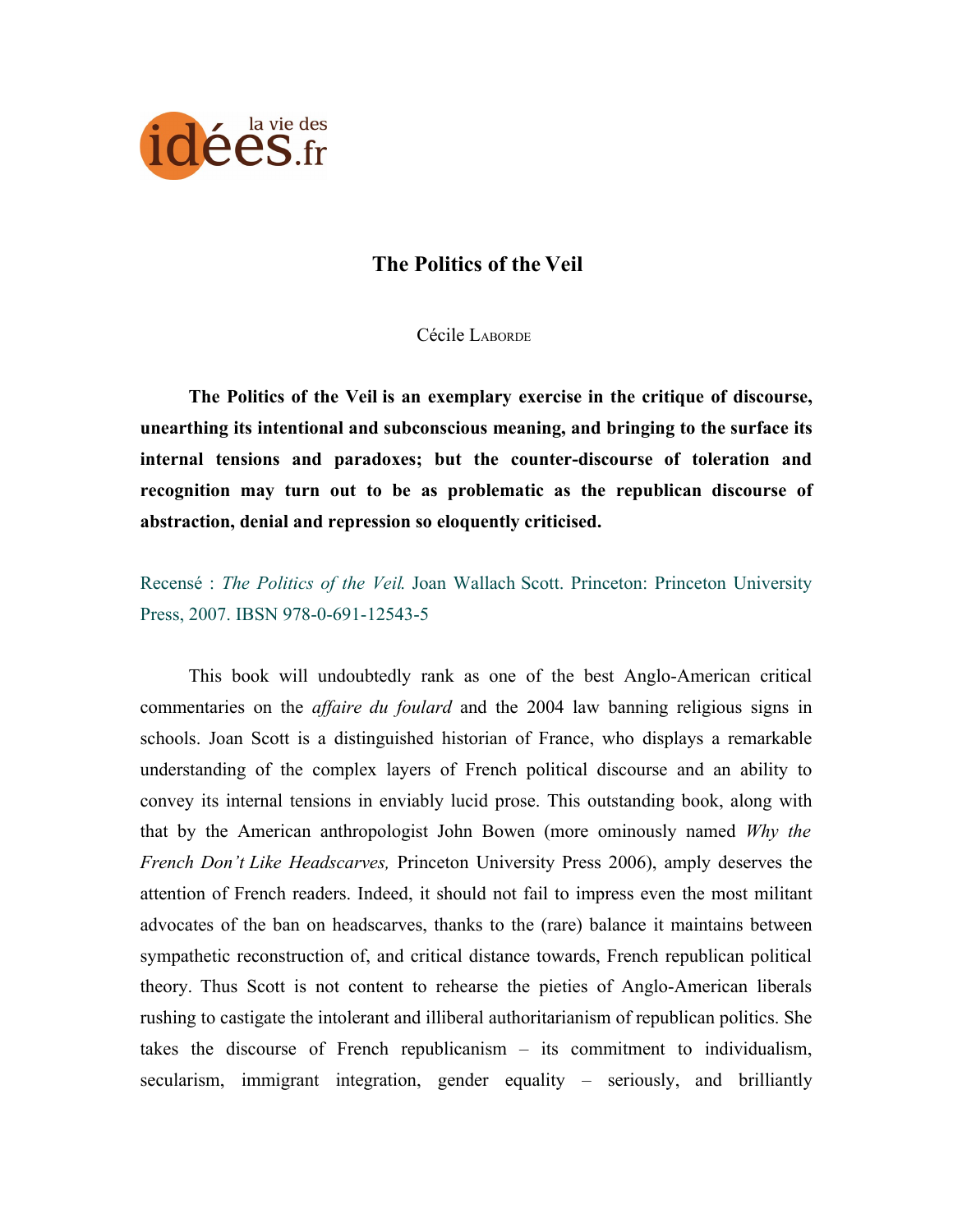demonstrates how the wearing of the *hijab* at school was so problematic in France because it was interpreted as a threat to a cluster of core 'national' values. Ultimately, she suggests, the ban on *hijab* acted as a (literally) hysterical diversion from the profound problems faced by a French society fractured around class, race and gender. Such is, at any rate, is Scott's conclusion. Yet in the process, she succeeds in providing a magisterial demonstration of the power of discourse – of the ways in which abstract ideas, when mediated through a vibrant political culture, can influence collective thinking and practice. Thus, in densely written yet clear chapters, she sheds light on the ways in which the multi-layered ideologies of (respectively) colonial assimilationism and racism; *laïcité* and secularism; individualism and anti-communitarianism, and gender equality have been mobilised to justify the ban on headscarves. Particularly acute are Scott's analyses of the re-importation of the civilizing mission in post-colonial France, and of the crisis of authority within the French educational system. Throughout, in a sharp critique of the rhetoric of the 'clash of civilizations', she shows how Muslim culture has been erected as the 'Other' to French culture, and its demonization has served as reassurance about the universal, rational and timeless nature of 'French' values. Yet, however engagingly and persuasively written, none of this material is entirely original, and Scott explicitly draws on the work of such critics as Baubérot, Balibar, Gaspard, Khosrokhavar and Nordmann. More innovative is the chapter on sexuality – unsurprisingly given Scott's extensive engagement, in her previous work, with the question of sexual difference in France and elsewhere. Scott squarely addresses an intriguing yet bizarrely overlooked theme in the *hijab* debates: what made girls wearing headscarves – a symbol of modesty and discretion in Islam – 'ostentatious' and 'conspicuous' in French discourse and perceptions? Scott is an expert in discursive paradoxes, as her first major book, *Only Paradoxes to Offer*, on French feminists and the rights of man, demonstrated. Here she offers an incisive analysis of the way in which an ideal of 'uncovered sexuality', predicated on the availability of female bodies to the male gaze, underlay the republican critique of the 'covered sexuality' of Islam. She suggests that the republican ideal of transparency, sameness and equality dissimulates and denies, rather than abolishes, sexual difference. On this view, the wearing of headscarves by Muslim women was disturbing because it revealed, 'ostentatiously', what should best remain hidden – the social salience of sexual difference and sexuality. Scott's book is an exemplary exercise